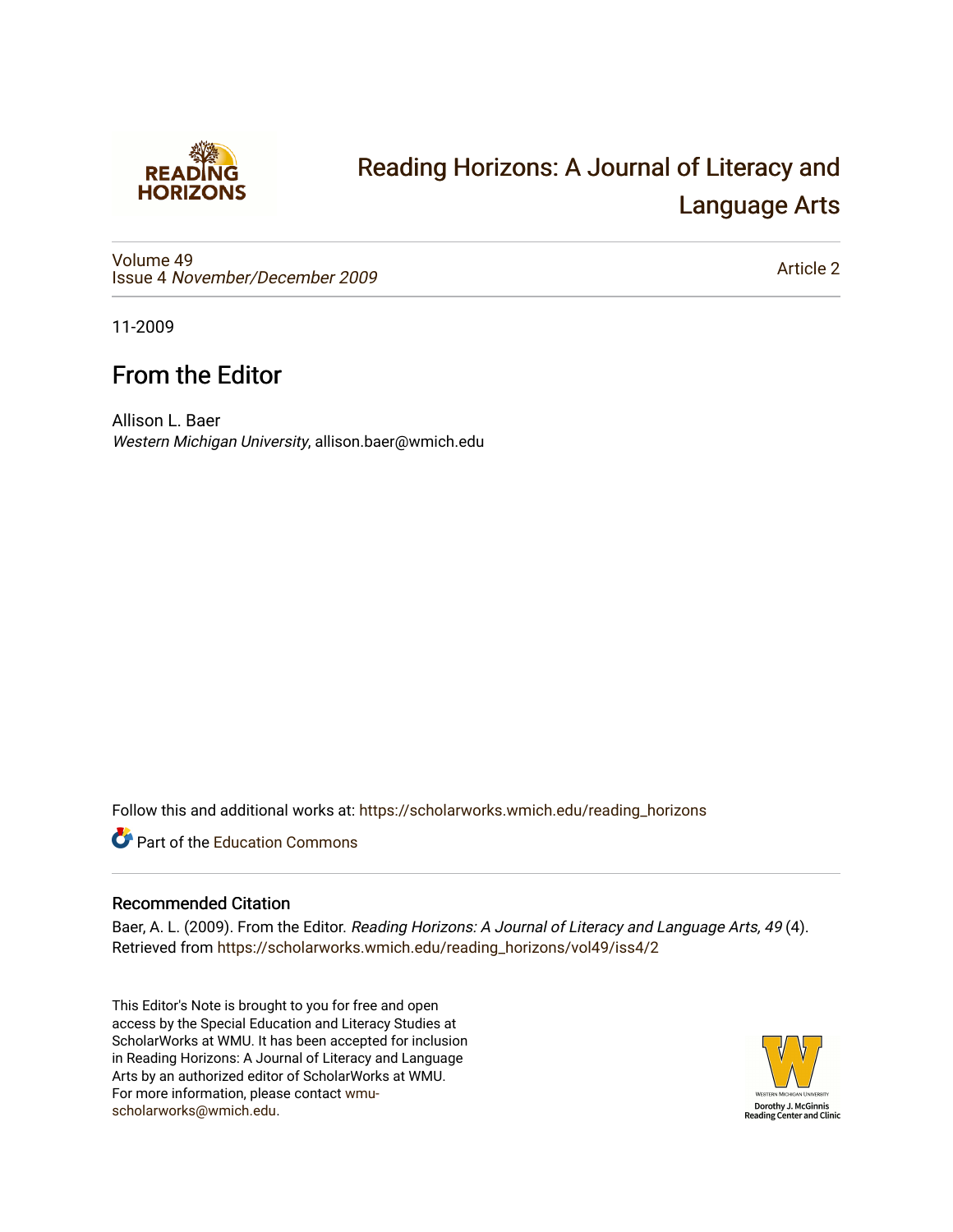

## **From the Editor**

A few weeks ago I led my Secondary Content Literacy class through a Process Drama, an activity that involved them in imaginary, unscripted, and spontaneous problem solving (Schneider & Jackson, 2000). Each student assumed a different perspective (teacher, student, parent, or community member) to discuss and create an action plan to address a fictional school shooting from the book Just One Flick of a Finger (Lorbiecki, 1996). Listening to the groups talk about the event and how they felt and thought about it was fascinating as they had actively taken on the demeanor, voice, and thinking of their perspective. It was obvious that these were no longer undergraduate, pre-service education students at Western Michigan University rather they were concerned and frightened high school students, teachers, parents, and members of the community. When debriefing the Process Drama, they expressed how difficult it was to take on these different perspectives and yet at the same time, they were fascinated at how their own thinking changed as they looked at a school shooting through someone else's eyes.

Changing our perspective can be a challenge; there is comfort and certainty in knowing what we know, in seeing things as we've always seen them. Looking at something from another perspective can cause dissonance as that which was certain and secure becomes unsure and unclear. But isn't that often how change and growth happen? When reading a book, we frequently ask our students to "think about an event in another way," or ask "how do you think (some character) felt when that happened?" Certainly, a change in perspective can lead us to new insights and knowledge.

In this issue of Reading Horizons, the authors present us with the known and ask us to look at it through a different lens. Katherine Wiesendanger, Jeannine Perry, and Gretchen Braun researched Sustained Silent Reading, a common classroom practice that was called into question by the National Reading Panel (2000) report. The authors surveyed 90 practicing teachers asking how they experienced SSR in their classrooms. These educators shared their perspectives on the physical, teacher, student, and program factors that determined the success of this recreational reading program. Based on this information, the authors make recommendations for those who might want to improve an existing or implement an effective SSR program.

Kerry Holmes, Susan Rutledge, and Lane Roy Gauthier present the issue of how English Language Learners are frequently perceived in our classrooms. The authors maintain that the majority of ELL's spend their days in English speaking classrooms